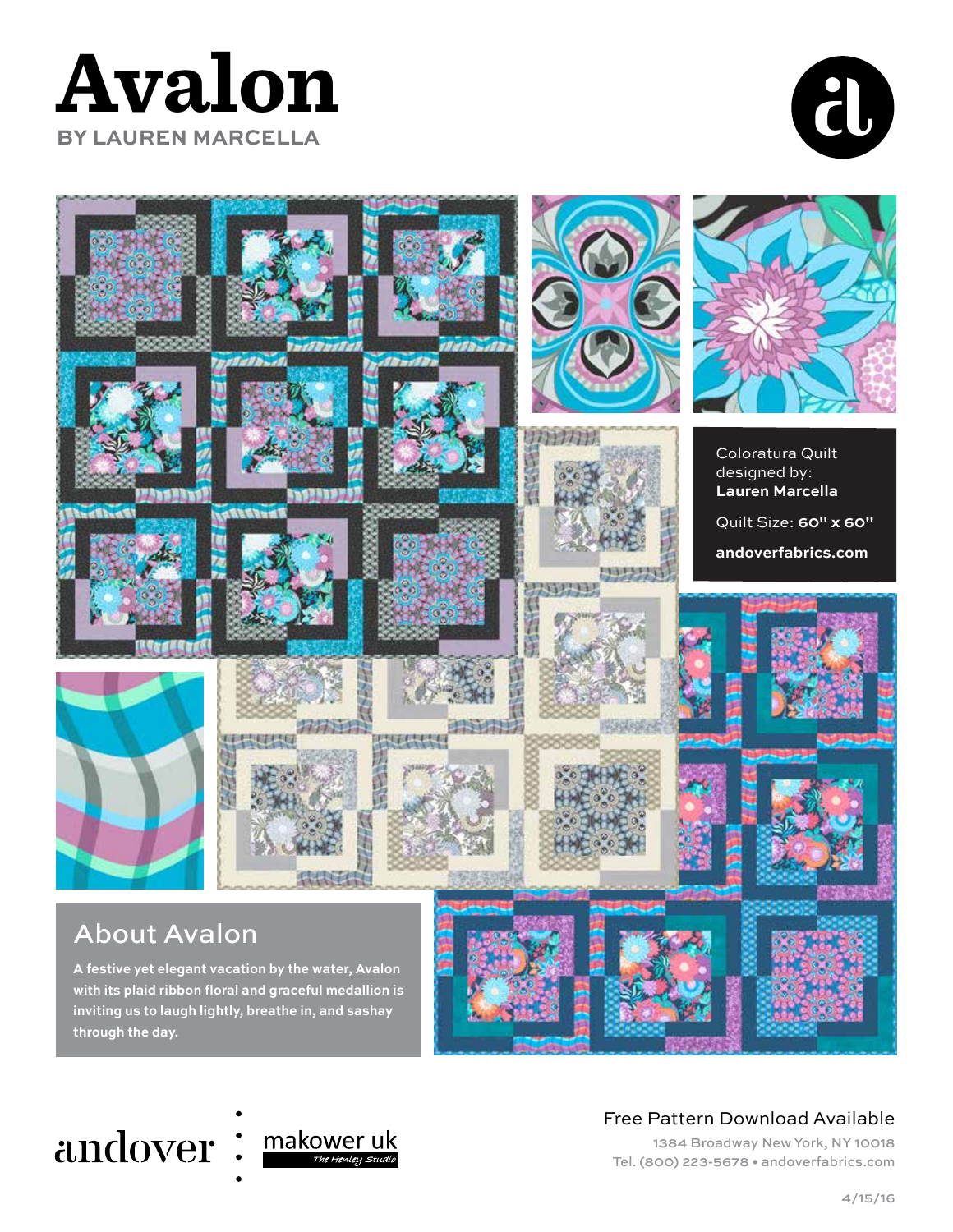## **Coloratura Quilt**

Introducing Andover Fabrics new collection: **AVALON** by Lauren Marcella Quilt designed by Lauren Marcella



Quilt finishes 60" x 60" 9 Blocks: 20" x 20"

*Only nine large blocks are required to make this contemporary wall quilt. The patches are sizeable to show off the stunning prints, and the blocks are easy to piece to make quick work of the project.*

#### **Cutting Directions**

**Note:** Read assembly directions before cutting patches. All measurements are cut sizes and include **4**" seam allowances. WOF designates the width of fabric from selvedge to selvedge (approximately 42" wide).

- **Fabric A** Cut  $(4)$  squares  $12\frac{1}{2}$ " Cut (6) squares 6**2**"
- **Fabric B** Cut  $(2)$  squares  $12\frac{1}{2}$ " Cut  $(6)$  squares  $6\frac{1}{2}$ "
- **Fabric C** Cut (10) rectangles  $2\frac{1}{2}$ " x  $10\frac{1}{2}$ " Cut (10) rectangles 2**2**" x 8**2**"
- **Fabric D** Cut (7) strips  $2\frac{1}{2}$ " x WOF for binding Cut (2) rectangles 2**2**" x 10**2**" Cut (10) rectangles 2**2**" x 8**2**" Cut (8) rectangles 2**2**" x 6**2**"
- **Fabric E** Cut (4) rectangles  $2\frac{1}{2}$ " x  $10\frac{1}{2}$ " Cut (7) rectangles 2**2**" x 8**2**" Cut (3) rectangles 2**2**" x 6**2**"
- **Fabric F** Cut (18) rectangles  $2\frac{1}{2}$ " x  $10\frac{1}{2}$ " Cut (36) rectangles 2**2**" x 8**2**" Cut (18) rectangles 2**2**" x 6**2**"
- **Fabric G** Cut (2) rectangles  $2\frac{1}{2}$ " x  $10\frac{1}{2}$ " Cut (9) rectangles 2**2**" x 8**2**" Cut (7) rectangles 2**2**" x 6**2**"
- **Backing** Cut (2) panels 34" x 68", pieced to fit quilt top with overlap on all sides

#### **Fabric Requirements**

|                   |        | Yardage              | <b>Black</b> | <b>Neutral</b> | Blue      |
|-------------------|--------|----------------------|--------------|----------------|-----------|
| <b>Fabric A</b>   | blocks | $\frac{3}{4}$ yard   | 8328-K       | 8328-N         | 8328-B    |
| <b>Fabric B</b>   | blocks | $\frac{3}{4}$ yard   | 8329-K       | 8329-N         | 8329-B    |
| <b>Fabric C</b>   | blocks | $\frac{1}{2}$ yard   | 8330-KC      | 8330-N         | 8330-B    |
| <i>*</i> Fabric D | blocks | 1 yard               | 8331-K       | 8331-N         | 8331-B    |
| <b>Fabric E</b>   | blocks | $\frac{3}{8}$ yard   | 8332-KT      | 8332-NC        | 8332-BP   |
| <b>Fabric F</b>   | blocks | $1\frac{3}{8}$ yards | 8333-K       | 8333-N         | 8333-B    |
| <b>Fabric G</b>   | blocks | $\frac{3}{8}$ yard   | A-ST-Grape   | A-ST-Dove      | 1867-T-18 |
| <b>Backing</b>    |        | 4 yards              | 8328-K       | 8328-N         | 8328-B    |
| *includes binding |        |                      |              |                |           |

#### **Making the Quilt**

**1.** Referring to the Block X diagram, join the appropriate rectangles in pairs to make pieced rectangles. Sew the pieced rectangles to the Fabric B center square in the order shown. Make 2 Block X.



**2.** Likewise, join patches around the center Fabric A square to make a Block Y. Make 4.

**Block X – Make 2**

**3.** Join the A and B 6**2**" squares to make a four-patch center. It should measure 12**2**" square from edge to edge. Sew pieced

rectangles around the center to make a Block Z. Make 3.



**Block Y – Make 4**

**Block Z – Make 3**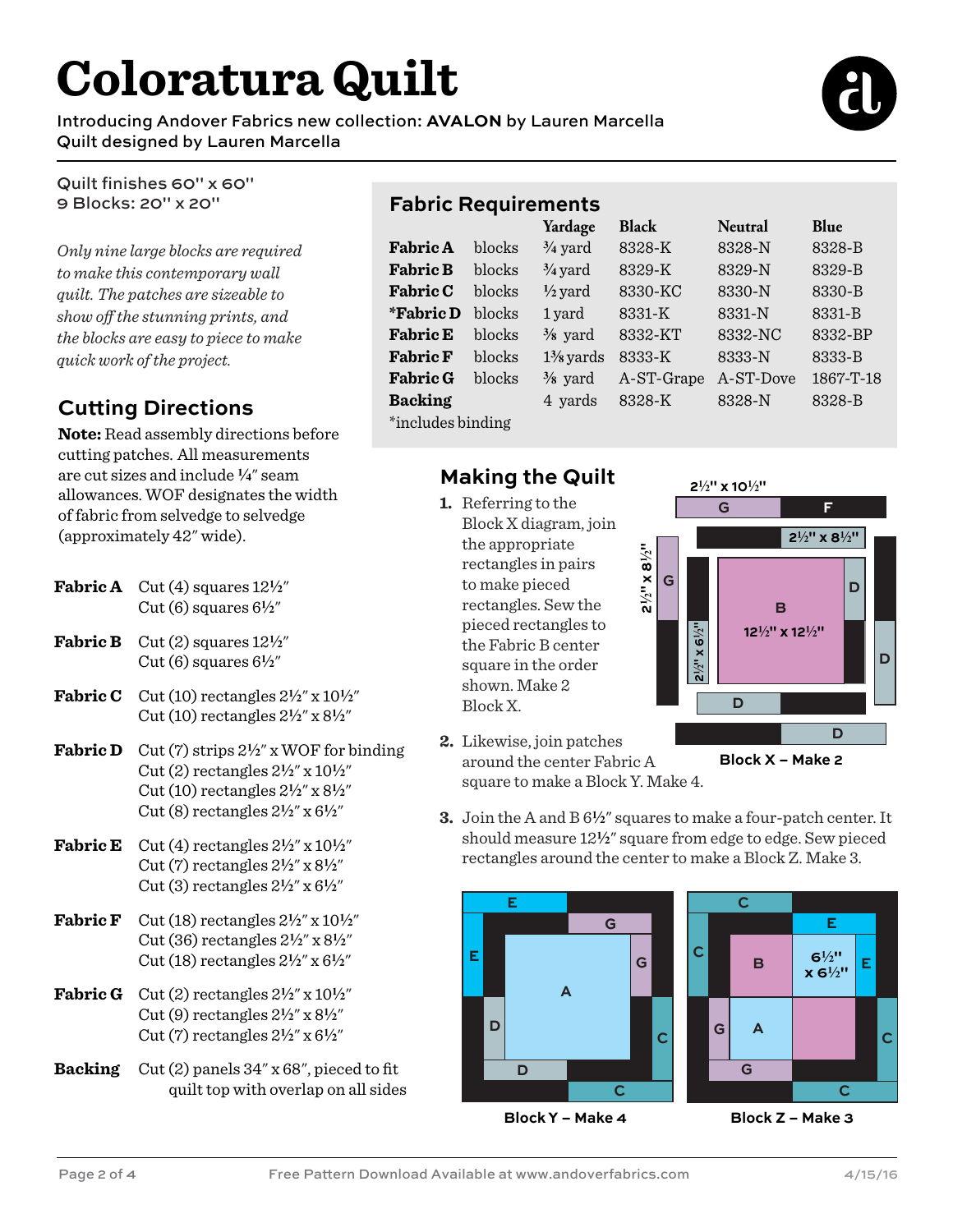#### **Coloratura Quilt**

**4.** Referring to the Quilt Diagram, join blocks in 3 horizontal rows in the order shown, rotating the blocks as needed to make the design. Join the rows.

#### **Finishing the Quilt**

**5.** Layer the quilt with batting and backing and baste. Quilt in the ditch around block patches. Quilt around the printed motifs in the block centers. Bind to finish the



**Quilt Diagram**